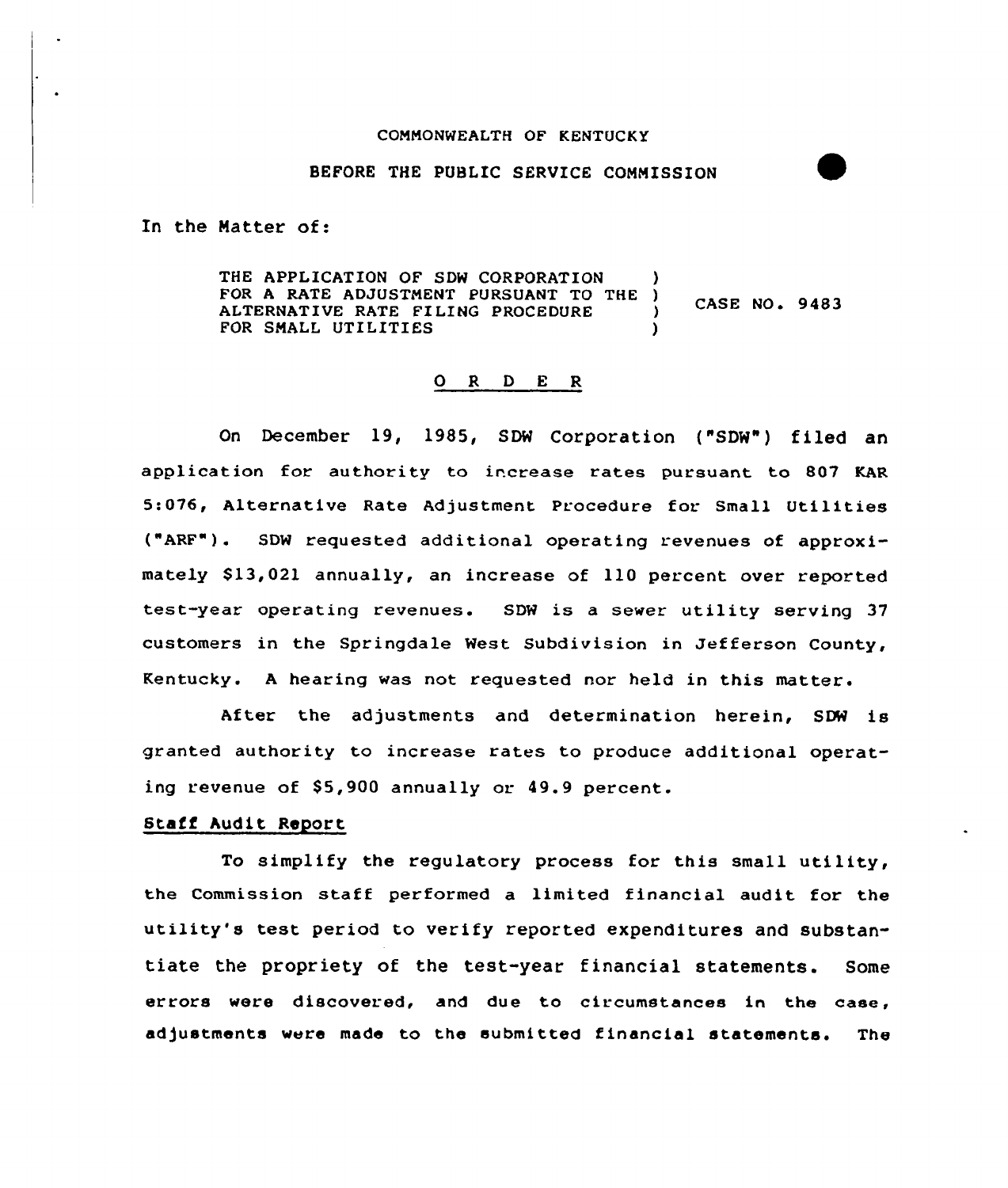staff report was made <sup>a</sup> part of the record in this case as an appendix to the Commission's Order of March 13, 1986. No comments or objections to the staff report were received. Therefore, the adjusted financial statements have been adopted herein as the test period actual.

# ADJUSTMENTS TO REVENUES AND EXPENSES FOR RATE-NAKING PURPOSES

SDW proposed, and the Commission accepts, the 12-month period ending September 30, 1985, as an appropriate test period for determining the reasonableness of the proposed rates.

The Commission has made, for rate-making purposes, the following modifications to SDW's proposed adjustments to test period revenues and expenses to reflect more normal and current operating conditions:

## Revenue Normalization

In order to normalize annual operating revenues, the Commission has adjusted reported test-year operating revenues to  $$11,832<sup>1</sup>$ , based on the the residential equivalents and the monthly rates at the end of the test year. Both SDW's annual report for 1984 and its application reflect <sup>37</sup> customers, 36 residential customers and 1 school rated at 22 residential equivalents.

# Outside Services - Legal

SDW has included a 8125 payment to the Waste Water Treatment. Council of the Home Builder's Association of Louisville ("Council" ) as legal services. The Council is supported by sewer plant owners in Jefferson County, and is presenting legal

1 58 Residential Equivalents X \$17 X 12 months  $=$  \$11,832.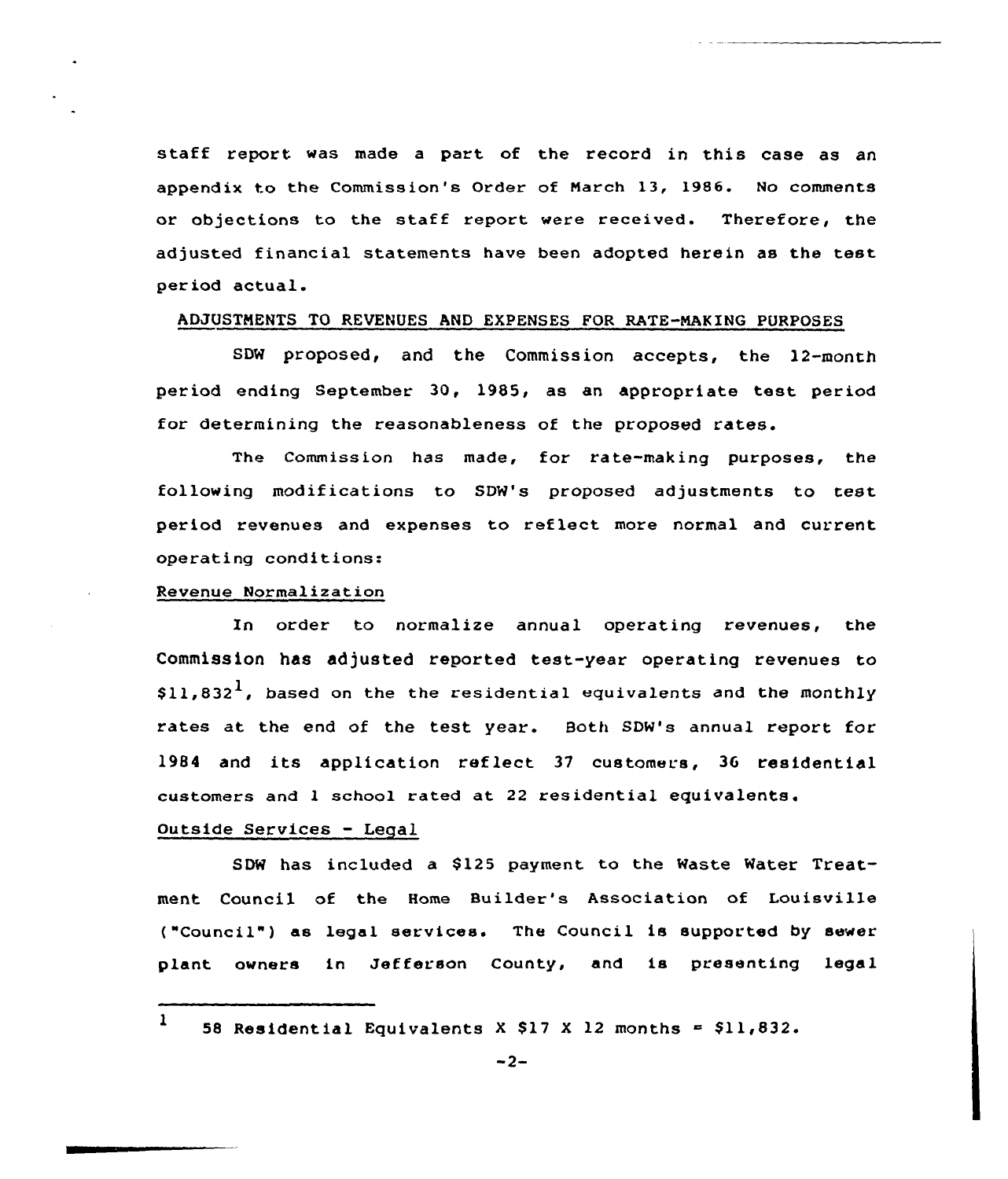challenges to recent actions by the Metropolitan Sewer District. The Commission's opinion is that this expense should be borne by its owners, whose position is being defended and who would be direct beneficiaries of the rights to ownership, and not by the ratepayers. Therefore, the payment has not been allowed for ratemaking purposes.

## Outside Services —Accounting

During the test year, SDW included a \$100 payment to the Arthur Young Company for services relating to the donation of SDW stock to the Kentucky Country Day School ("country Day"). sDw indicated that this expenditure would be of a recurring nature. However, no evidence was presented as to why this expense would be incurred again in the near future. Therefore, the Commission is of the opinion that the expenditure is of <sup>a</sup> non-recurring nature, and should not be included for rate-making purposes herein.

#### Depreciation Expense

SDW showed actual test-year depreciation expense of \$18,164, which it proposed to reduce to \$6,434. The reduction was due to the fact that some components of the utility plant were reaching a fully depreciated status. The 86,434 represented the average expense over the next <sup>3</sup> years.

The depreciation claim is questionable because <sup>a</sup> review of the utility plant shows that the plant value cannot be substantiated. The initial construction of the utility plant, by Springdale Development Corporation ("Springdale") in 1975, was

 $-3-$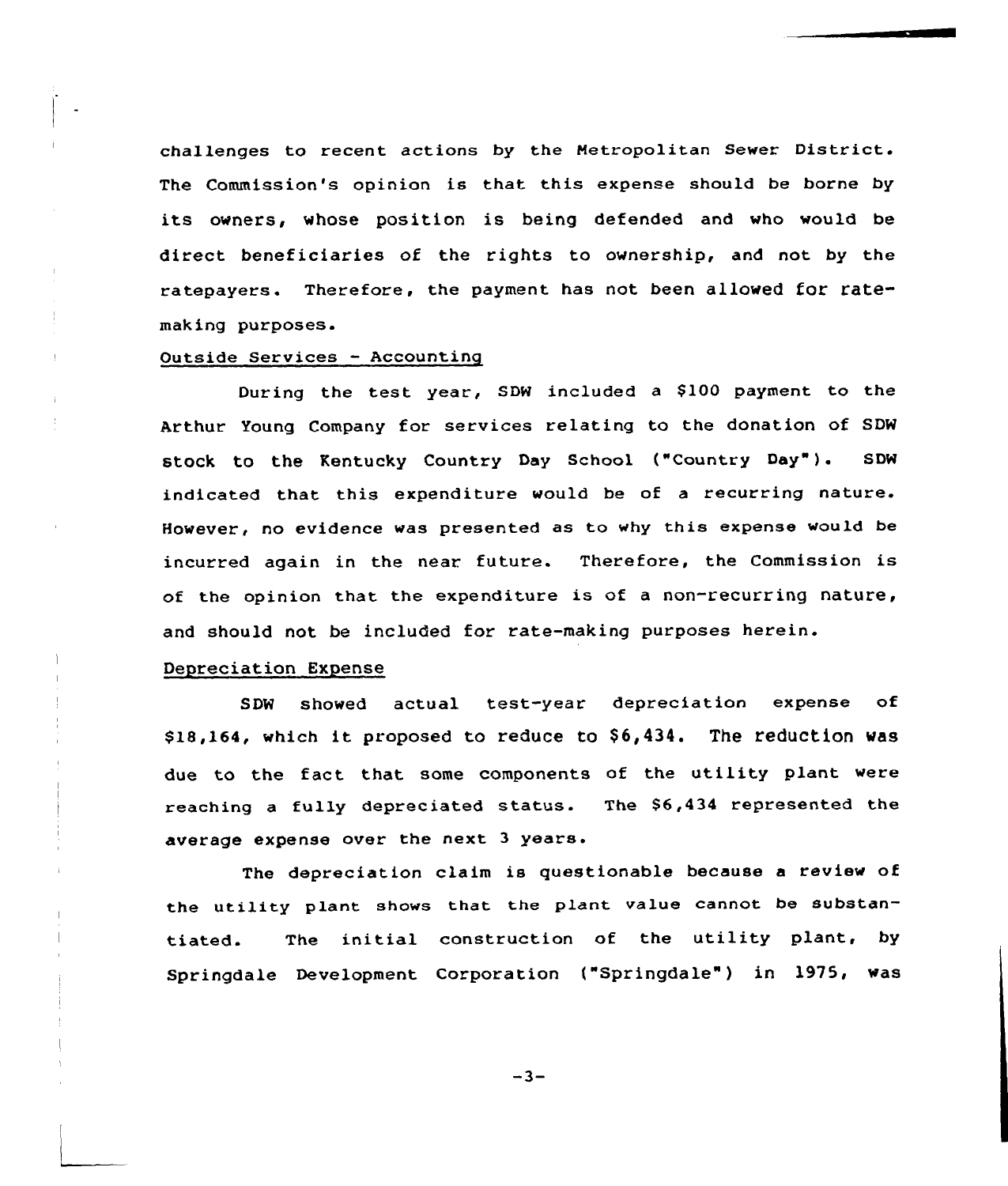approved in Case No.  $6395.^2$  The developer of Springdale indicated in the record that the plant was to be in service for approximately <sup>4</sup> years, when it would be replaced by <sup>a</sup> larger facility. The financing of the plant was commingled with the financing of the adjoining subdivision. The developer also indicated he did not anticipate cost recovery through the sale of lots, and he would in effect be subsidizing the plant. In order to keep his lot prices competitive, the developer agreed to forgo any depreciation expense in the designing of the sewer rates for the 4-year period. In the 1978 and 1979 Annual Reports to the Commission, there were substantial additions to plant-in-service. These plant expansions were not approved by the Commission. Evidently, it was at this time that the plant reached its current capacity of 60,000 GPD. In October of 1979, Citizen's Fidelity Bank and Trust ("Citizen's Fidelity" ) acquired the utility plant from Springdale for \$230,000 and took a deed in lieu of foreclosure. The plant transfer was performed so Citizen's Fidelit would not sue Springdale over existing mortgages. The sale and

<sup>2</sup> Case No. 6395, The Application of Springdale Sanitation<br>Systems, Inc., of Jefferson County, Kentucky, for a Systems, of Jefferson County, Kentucky, Certificate of Convenience and Necessity, Authorizing Said Private Corporation to Construct a Sewage Disposal and Treatment Plant Pursuant to KRS Chapter 278, and Seeking Approval of the Plans and Specifications of Said Plant and Construction Thereof, and Further Seeking Approval of the Schedule of Rates and Charges for Said Sewer Service to be Bendered by Said Treatment Plant; amended to Springdal Development Company, Inc., per hearing on November 12, 1975; dated December 17, 1975.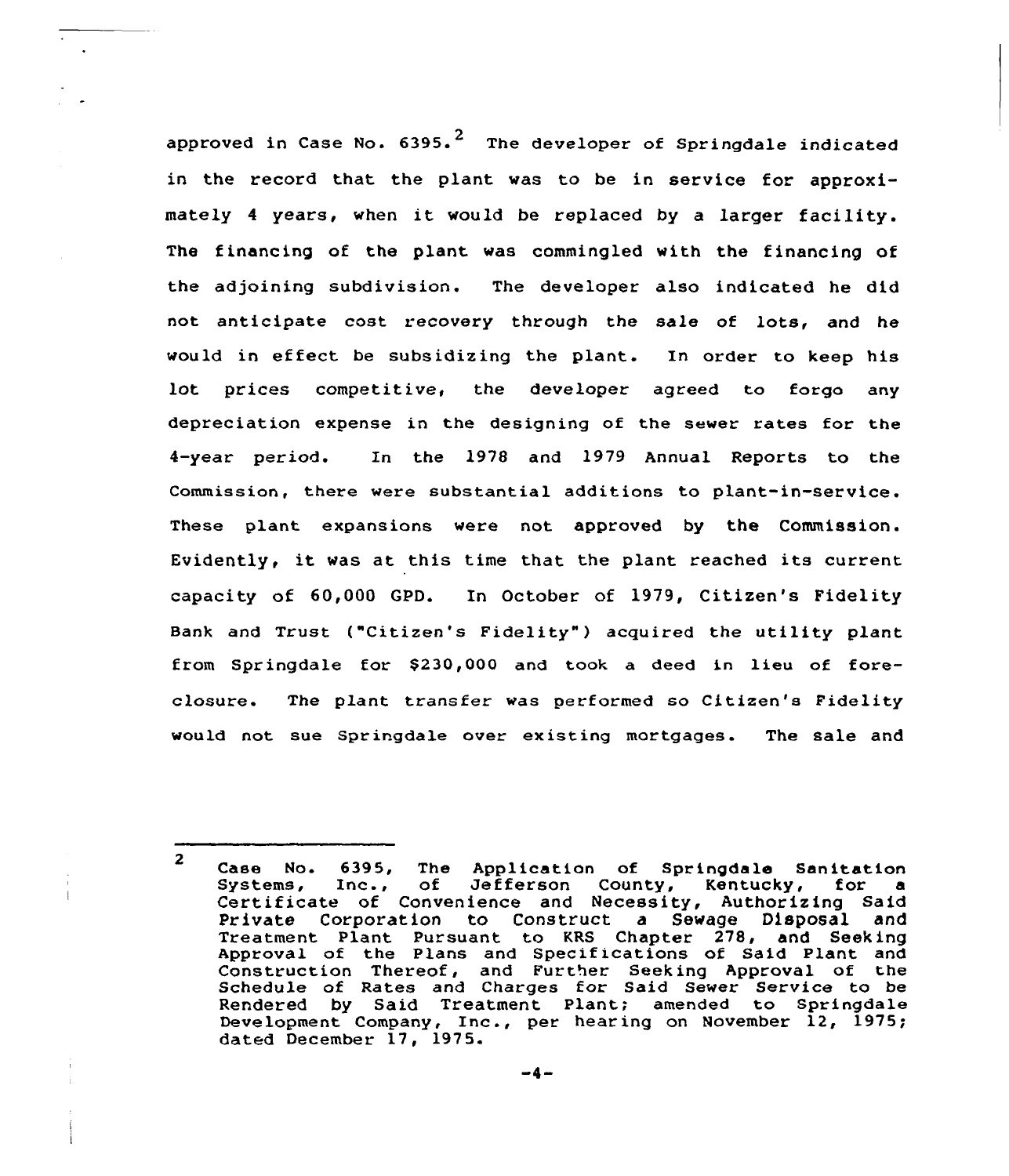transfer were approved by the Commission in Case No.  $7642.$ <sup>3</sup> The record in that case was not clear as to whether the purchase price of \$ 230,000 related solely to the plant or to other indebtedness of Springdale. Citizen's Fidelity revised the recorded costs of the utility plant to match the purchase price and began a new depreciation schedule for all components of the utility plant, including the land. In September 1984, the utility plant was sold by Citizen's Fidelity to SDW for \$131,040. The sale and transfer were approved by the Commission in Case No. 9089.<sup>4</sup> The record in that case was not clear as to how SDW secured the purchase price, whether it was by the assumption of outstanding debt related to the plant, or through the donation of funds by an interested party. SDW was ordered to file the appropriate journal entries recording the purchase. The submitted entries did not conform with the Uniform System of Accounts for Class <sup>C</sup> and <sup>D</sup> Sewer Utilities ("Uniform System of Accounts"). Subsequent to the

 $\overline{\mathbf{3}}$ Final Order dated March 5, 1980, Case No. 7642, The Joint Application of Springdale Development Corporation, a Kentucky Corporation, "Seller" and Citizen's Fidelity Bank and Trust<br>Company, d/b/a Citizen's Fidelity Mortgage Company, a Company, d/bfa Citizen's Fidelity Mortgage Company, a company, which corrected the company of the Kentucky Utility Regulatory Commission of the Sale and Transfer of the Sewerage Treatment Plant and System Serving Springdale West, Jefferson County, Kentucky.

<sup>4</sup> Final Order dated September 26, 1984, Case No. 9089, The Joint Application of Citizen's Fidelity Bank and Trust Company,<br>d/b/a Citizen's Fidelity Mortgage Company, a Corporation, d/b/a Citizen's Fidelity Mortgage Company, a Corporation<br>("Seller"), and SDW Corporation, a Kentucky Corporation<br>("Purchaser"), for Approval of the Kentucky Public Service Commission of the Sale and Transfer of the Sewerage Treatment Plant and System Serving Springdale West, Jefferson County, Kentucky.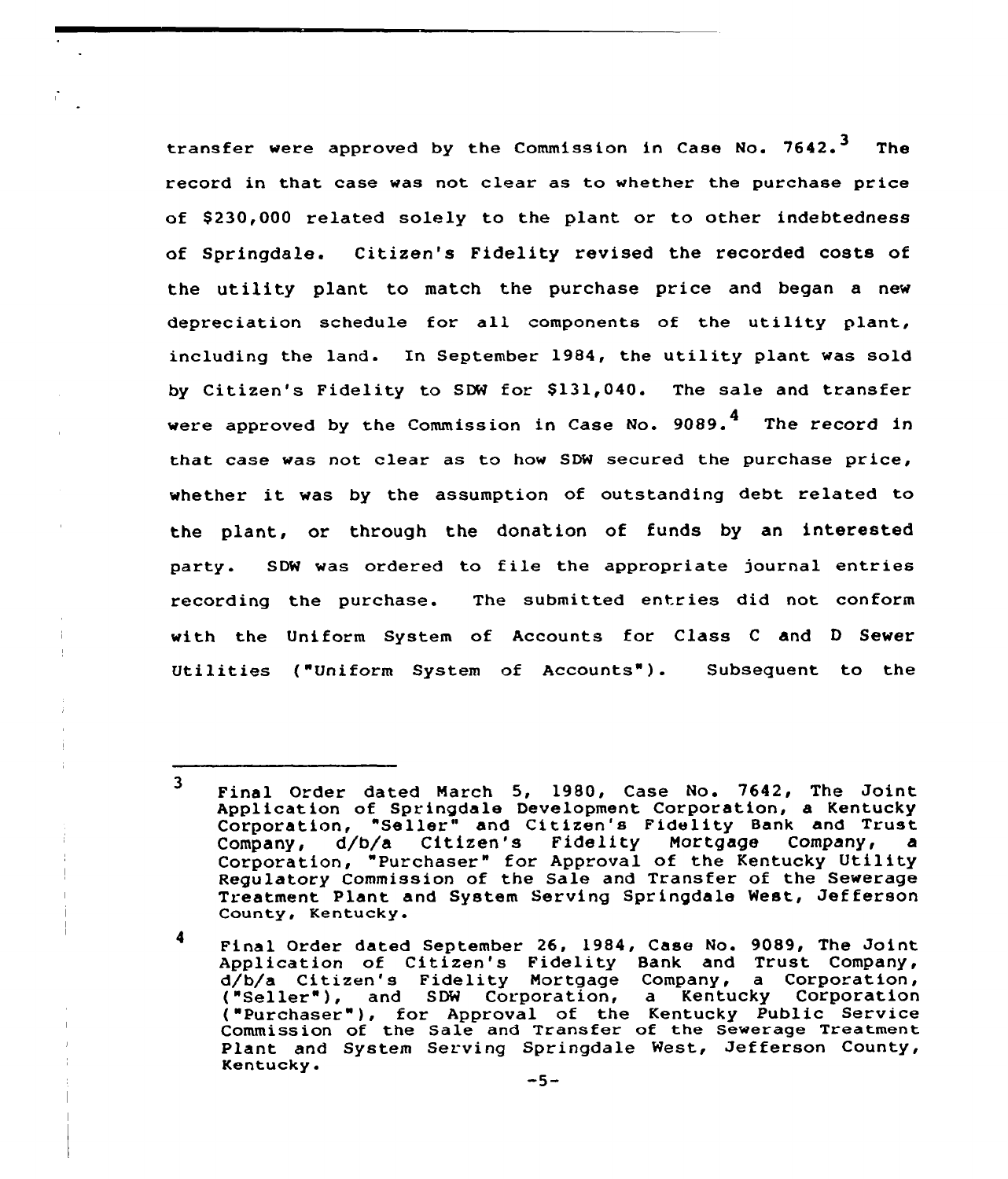September 1984 transfer, the recorded costs of the utility plant were revised again to match the purchase price, and a new depreciation schedule was started for the depreciable assets.

December 31, 1984, the sole shareholder of SDW, David A. Jones, donated all of the SDW stock to Country Day. In the charitable contribution agreement ("Agreement" ) not only was the stock transferred, but Country Day accepted the SDW assets without any warranties or guarantees. This statement would appear to indicate that this transaction involved more than a stock transfer. Also in the Agreement, Country Day agreed that they would secure any necessary governmental approvals, including this Commission's, for the transfer. No such approval has been sought by Country Day or SDW.

In summary, the claim for depreciation is complicated by several issues. The improper accounting treatments, which did not conform with the Uniform System of Accounts, utilized in the prior transfers make it impossible to establish the utility plant's original cost. The utility plant currently recorded on SDW's books cannot be distinguished between the original plant and the unapproved expansions. The utility plant and accumulated depreciation reported by SDW in their 1984 and 1985 Annual Reports do not agree with the figures presented in the current application. The utility plant is currently utilizing only 38.7 percent<sup>5</sup> of its capacity. Finally, the current owner of SDW, Country Day,

<sup>5</sup> 58 Residential Equivalents X 400 Gallons =  $23,200 \div 60,000$  GPD  $= 38.666%$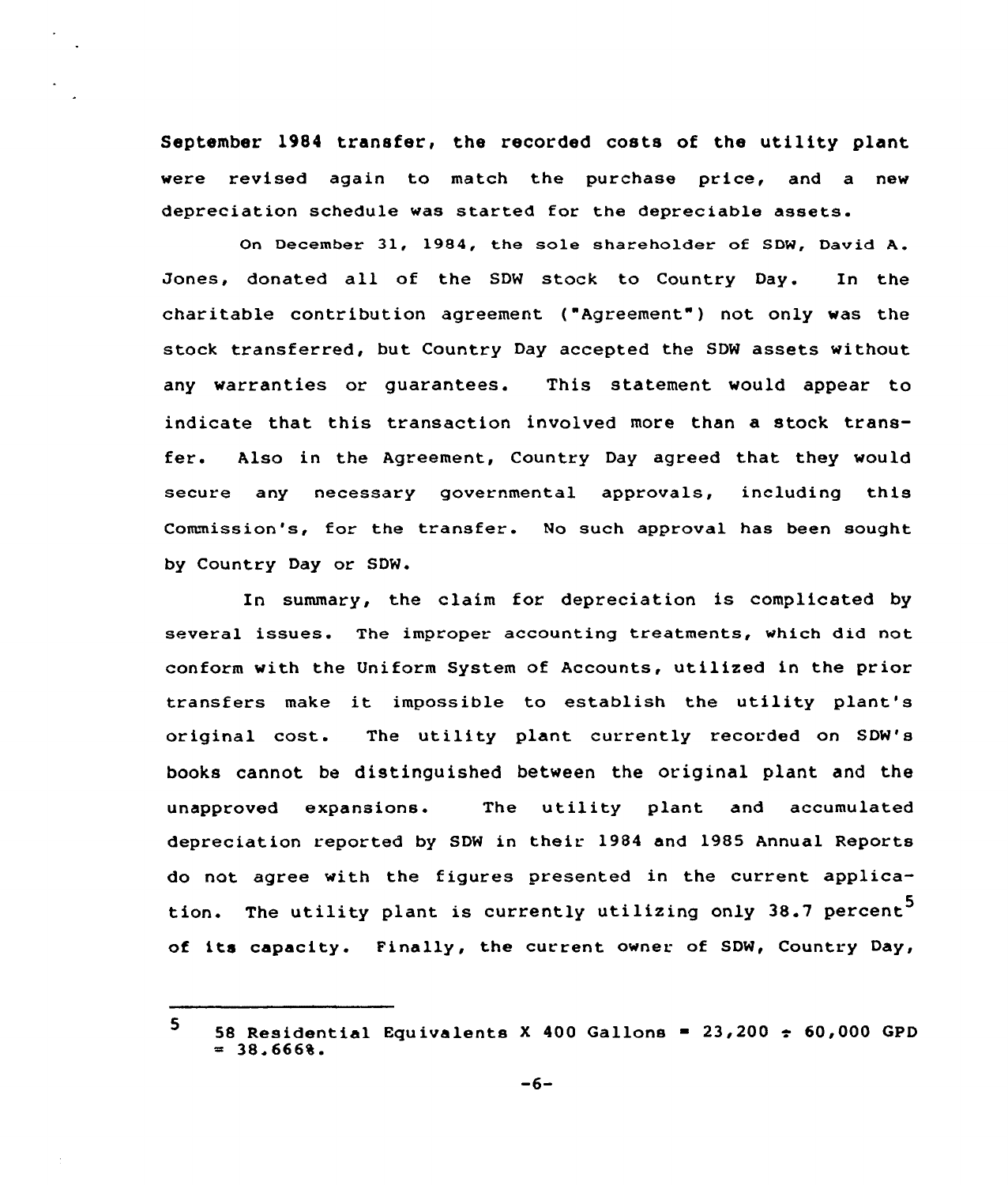has no investment in the utility since the utility was acquired through a charitable donation.

Because the original cost of the utility plant cannot be established, as well as the existence of several related questions concerning prior accounting treatment, no depreciation expense has been allowed for rate-making purposes herein. However, if SDW can provide the necessary verifications and clarifications concerning the utility plant and accumulated depreciation, it may seek <sup>a</sup> rehearing on this issue.

# Taxes Other Than Income Taxes

SDW reported Taxes Other Than Income Taxes of \$1,365, which included the  $1984$  franchise tax payment of  $$1,030$ . The remaining \$335 in taxes was for 1985 tax liabilities. This timing difference was caused by the test year selected by SDW. The 1985 plant assessment was presented in the application. Upon application of the Jefferson County tax rates to the 1985 plant assessment, the franchise tax for 1985 is computed to be  $$1,014$ . Therefore, the franchise tax portion of Taxes Other Than Income Taxes vill be \$1,014, included herein for rate-making purposes.

 $\mathcal{A}$ 

#### Other. Deductions

Test year expense included \$57 for debt repayment interest, for an on demand loan made by Country Day during the test year to cover the operating losses of SDN. The burden of obtaining sufficient revenues to meet operating costs rests with the utility. The Commission is of the opinion that to include interest on debt obtained to pay operating costs constitutes retroactive rate-

 $-7-$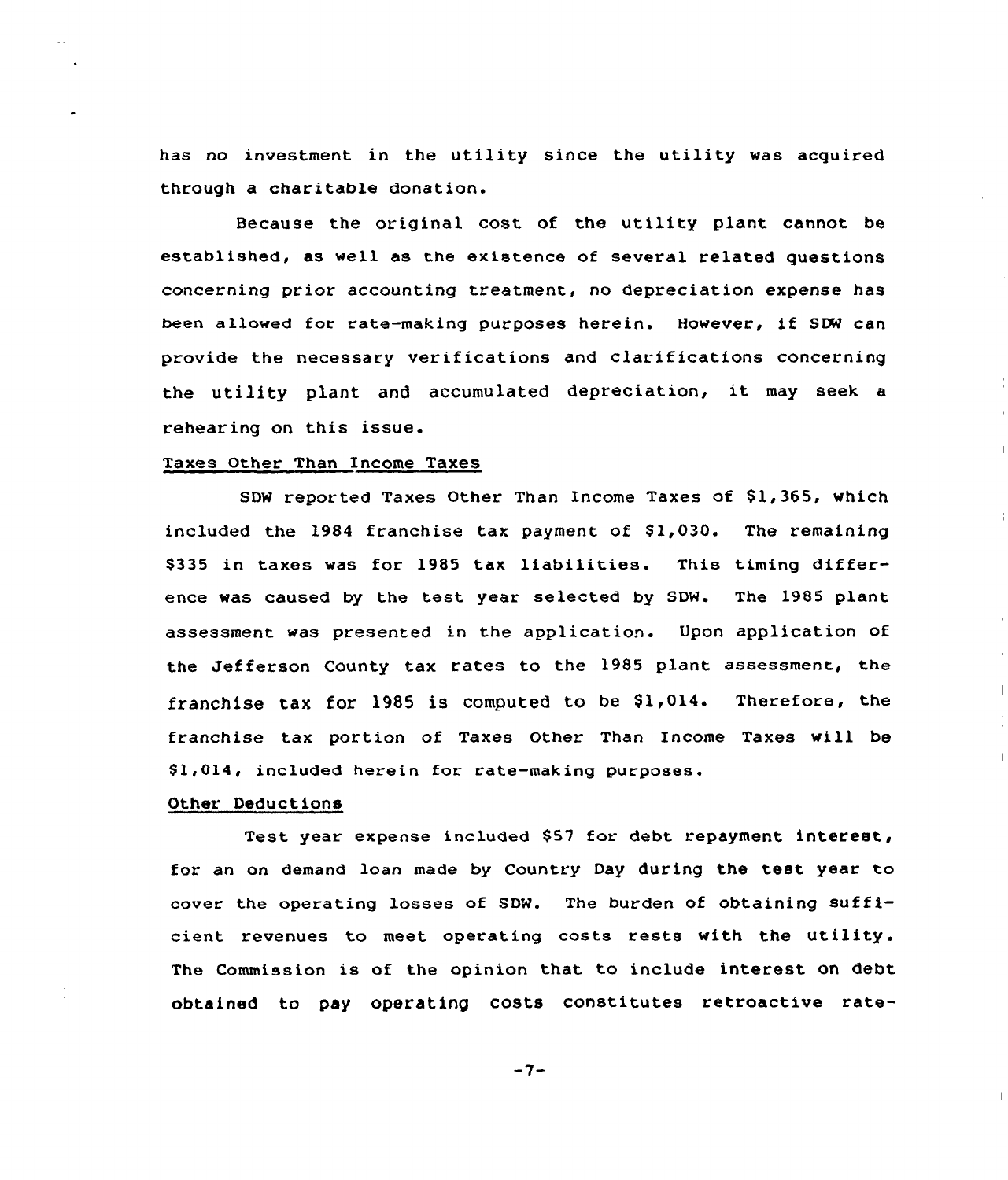making. Therefore, the Commission will not include the interest charges of \$57 for rate-making purposes herein.

#### Collection Fee

SDW projected expenses of \$306 related to the collection of its bimonthly sewer bill by the Louisville Water Company. The adjustment is based on the proposed rate as a percentage of the total sewer and water bill multiplied by the collection charge per bill. The Commission noted that SDW used data from <sup>a</sup> 4-month period in its computation, rather than the 12-month test year, data. The Commission has computed SDW's pro forma collection expense based upon the 12-month data and the rate allowed herein, which results in an expense of \$295.

After consideration of the aforementioned adjustments, the Commission finds SDW's test period operations to be as follows:

|                                                        | Actual                      | Commission                     | Adjusted               |
|--------------------------------------------------------|-----------------------------|--------------------------------|------------------------|
|                                                        | Test Period                 | Adjustments                    | Test Period            |
| Operating Revenues                                     | \$11,811                    | 21                             | \$11,832               |
| Operating Expenses                                     | 31,523                      | (15, 919)                      | 15,604                 |
| Net Operating Income<br>Other Deductions<br>Net Income | 5<19,712><br>57<br>5<19,769 | $5 - 15,940$<br>57<br>\$15,997 | 5 < 3,772<br>5, 3, 772 |

#### REVENUE REQUIREMENTS

#### Operating Ratio

SDW requested an operating ratio of <sup>88</sup> percent on total operating expenses and taxes of \$22,433. The Commission finds that an operating ratio of <sup>88</sup> percent will allow SDW to pay its operating expenses and provide a reasonable surplus. The use of an 88 percent operating ratio applied to the adjusted test-year

 $-8-$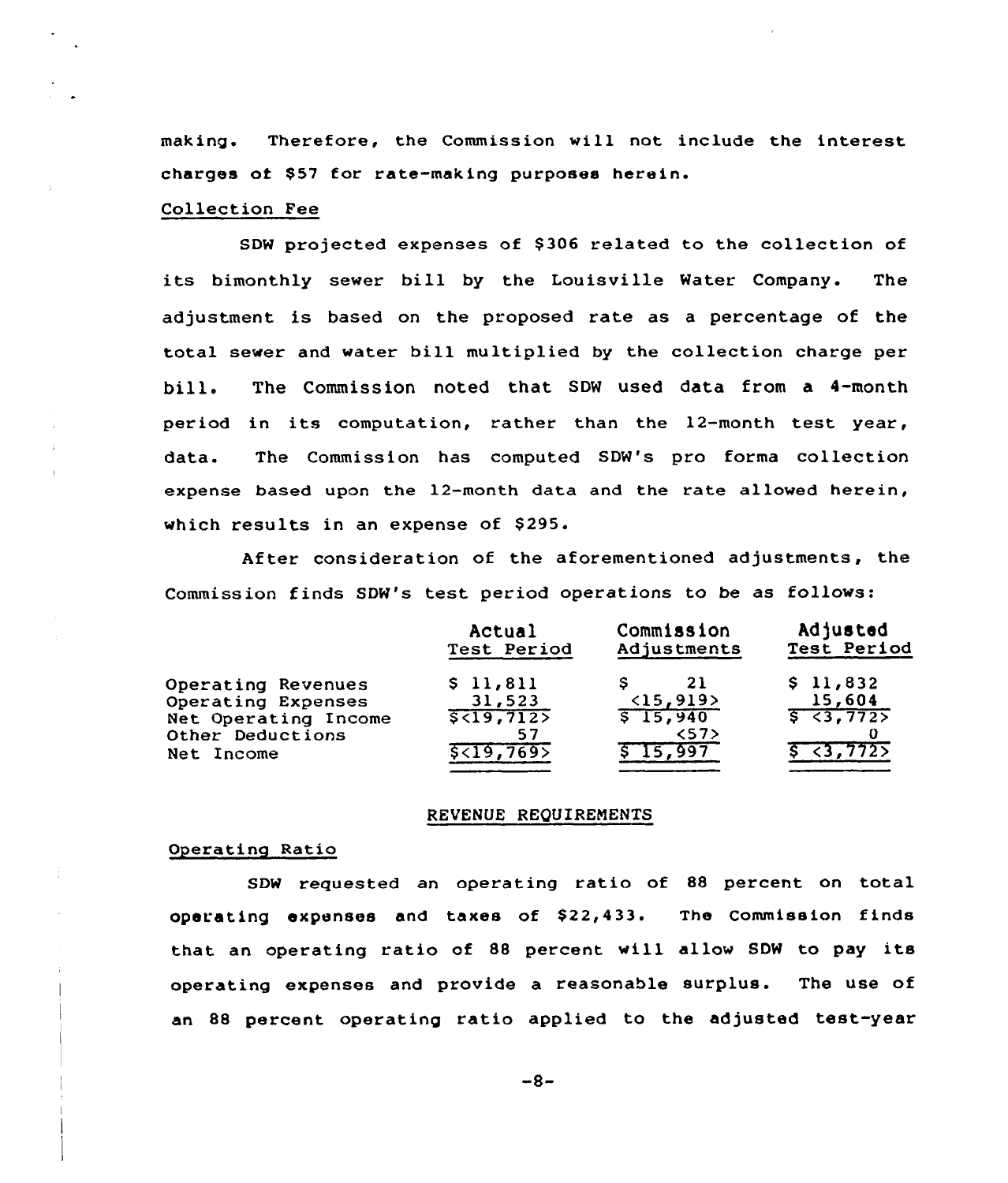operating expenses of  $$15,604$  results in a revenue requirement of \$17,732. Therefore, the Commission finds that SDW is entitled to an increase in revenues of S5,900 annually.

## OTHER ISSUES

## Transfer of Ownership

As was noted in the discussion on depreciation expense, SDW purchased its utility plant from Citizen's Fidelity in September 1984. On December 31, 1984, the sole shareholder of SDW's stock, David A. Jones, and Country Day entered into a charitable contribution agreement, whereby all SDW stock was donated to Country Day. Country Day accepted the stock of SDN and agreed to obtain this Commission's approval for the stock transfer. In a letter dated March 18, 1985, from the Commission's Engineering Division, Country Day was reminded that the Commission's approval of the stock transfer was necessary. Again, during the staff audit on February 24< 1986, Country Day was told of the need for Commission approval of the stock transfer. As of this date, neither SDW nor Country Day has submitted an application for the approval of the stock transfer. The Commission believes that such an application for approval is necessary. However, the Commission will deviate from its standard procedure and grant the transfer in this case.

## Accounting Records

Also noted in the depreciation expense discussion was the fact that the accounting entries submitted by SDW to record the purchase of the utility plant were not in conformity with the Uniform System af Accounts. The staff audit report of Harch 13,

 $-9-$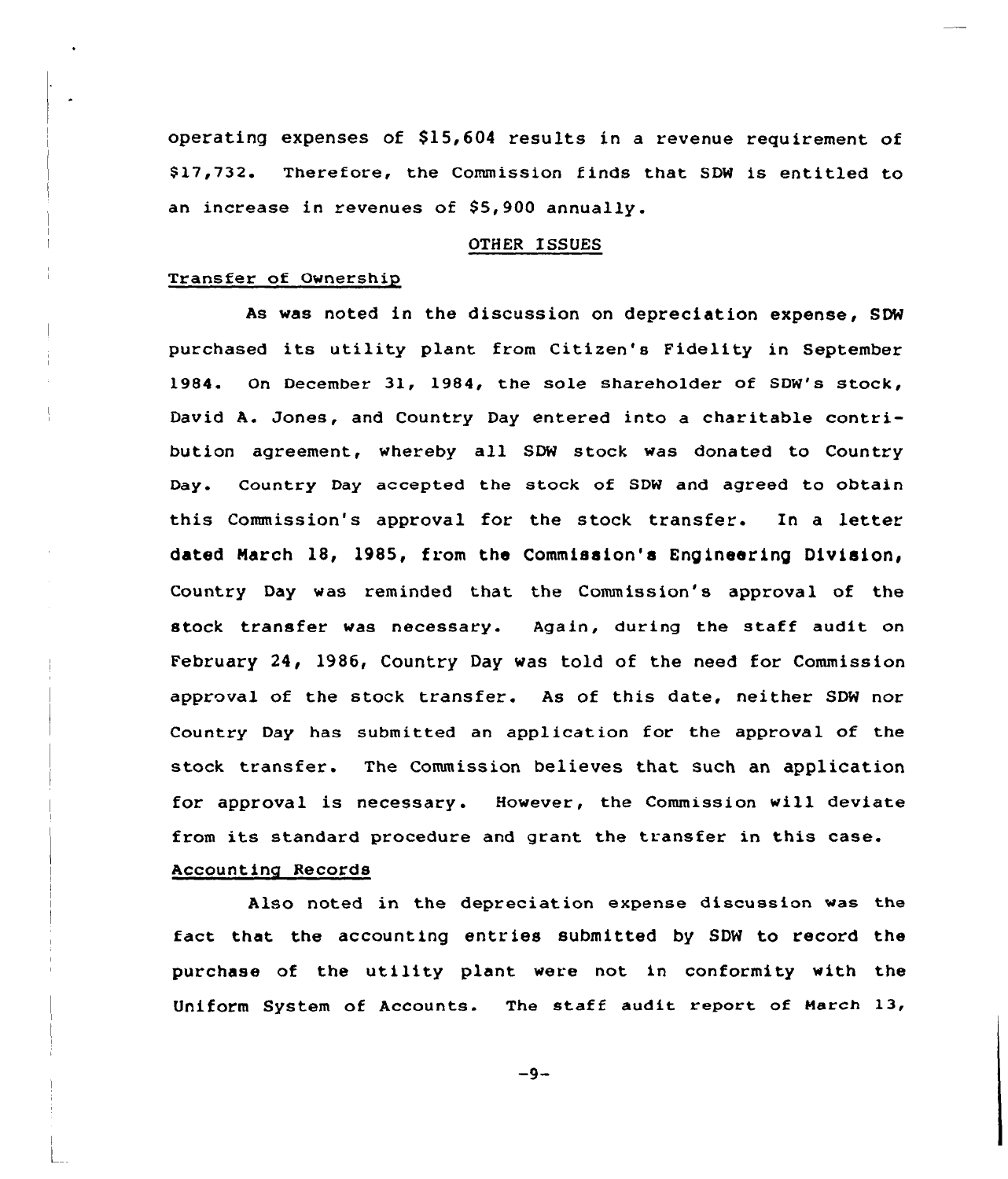1986, noted the books of SDW were not maintained in conformity with the Uniform System of Accounts.

#### **SUMMARY**

The Commission, after consideration of the evidence of record and being advised, is of the opinion and finds that:

1. The rates proposed by SDN would produce revenue in excess of that found reasonable herein and, therefore, should be denied upon application of KRS 278.030.

2. The rates in Appendix <sup>A</sup> are the fair, just and reasonable rates for SDW in that they are calculated to produce gross annual revenues of \$17,732. These revenues will be sufficient to meet SDW's operating expenses found reasonable for rate-making purposes and provide a reasonable surplus.

3. The approval by this Commission of the stock transfer of SDW to Country Day has not been sought. However, it is in the best interests of the customers of SDW that the transfer be approved. Country Day is ready, willing and able to operate and provide adequate and reliable service to the customers of SDW. The quality of service to the present customers will not suffer in that the company operating the utility plant has not been changed.

4. The accounting records of SDW should be revised and maintained in accordance with the Uniform System of Accounts prescribed by this Commission. The accounting for SON's acquisition of the utility plant should include:

a. Recording the utility plant acquired at its original cost to the person first devoting it to public service,

-10-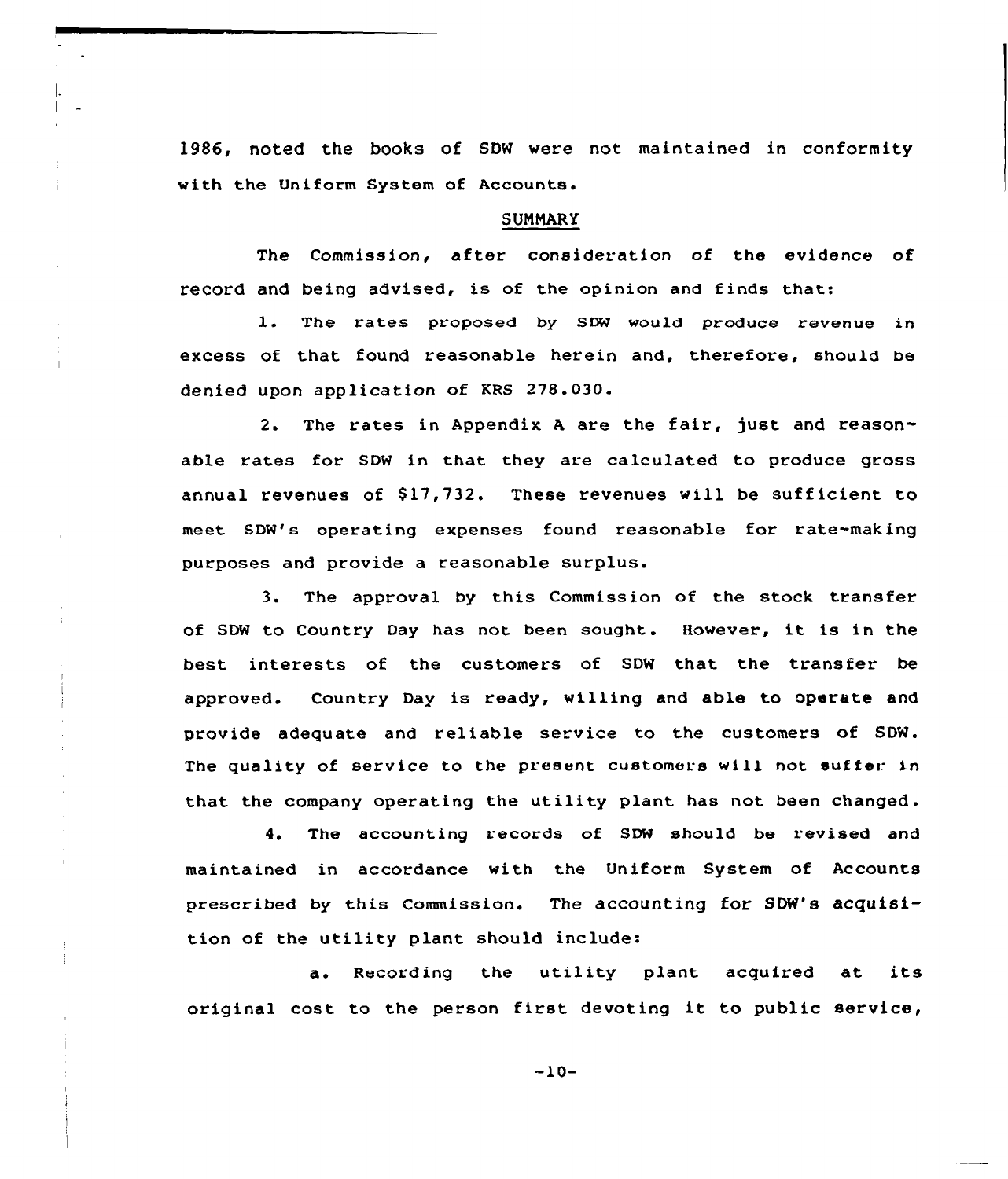estimated if not known, in the appropriate utility plant-inservice accounts.

b. Crediting the requirements for accumulated provision for depreciation and amortization applicable to the original cost of the properties acquired to the appropriate account for accumulated provision for depreciation and amortization.

c. Transferring the cost of any nonutility property to Account No. 121--Nonutility Property.

d. Crediting contributions in aid of construction, estimated if not known, to Account No. 271--Contributions in Aid of Construction.

e. Including in Account No. 108--Utility Plant Acquisition Adjustment, any difference between the purchase price and the original cost of the utility plant and nonutility property less the amounts credited to accumulated depreciation and amortization reserves and contributions in aid of construction.

IT IS THEREFORE ORDERED that:

1. The rates proposed by SDW are denied.

2. The rates in Appendix <sup>A</sup> are approved for service rendered by SDW on and after the date of this Order.

3. Within 60 days from the date of this Order, SDW shall file with this Commission copies of the journal entries recording SDW's purchase of the utility plant, in accordance with the Uniform System of Accounts; SDW shall also supply evidence that its accounting records have been revised in accordance with the Uniform System of Accounts.

 $-11-$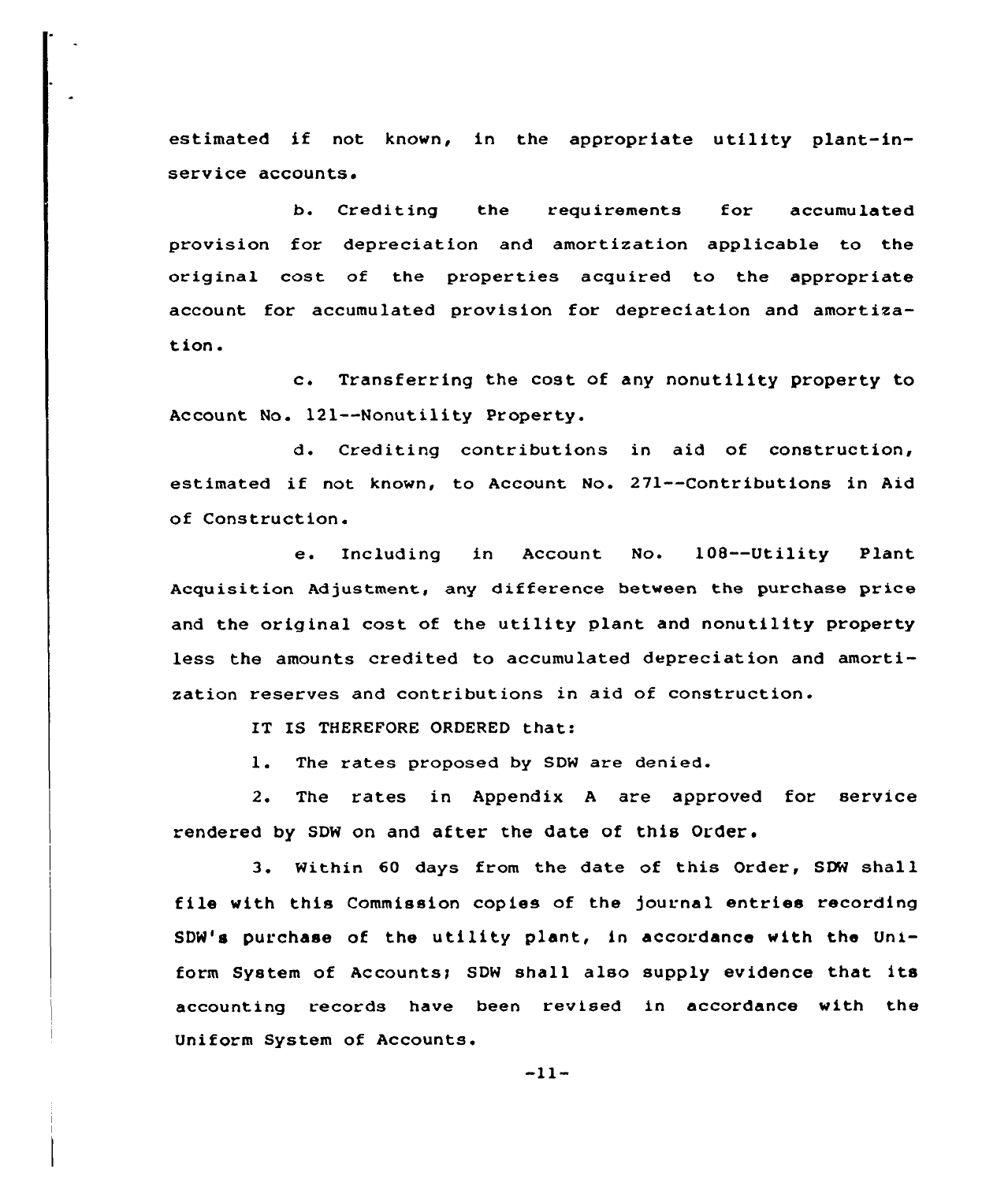4. Within 30 days from the date of this Order, SDW shall file with this Commission its revised tariff sheets setting out the rates approved herein.

Done at Frankfort, Kentucky, this 15th day of May, 1986.

PUBLIC SERVICE CONNISSION

 $Chat<sub>ram</sub>$ Vice Chairman

Williams /

ATTEST:

**Secretary**